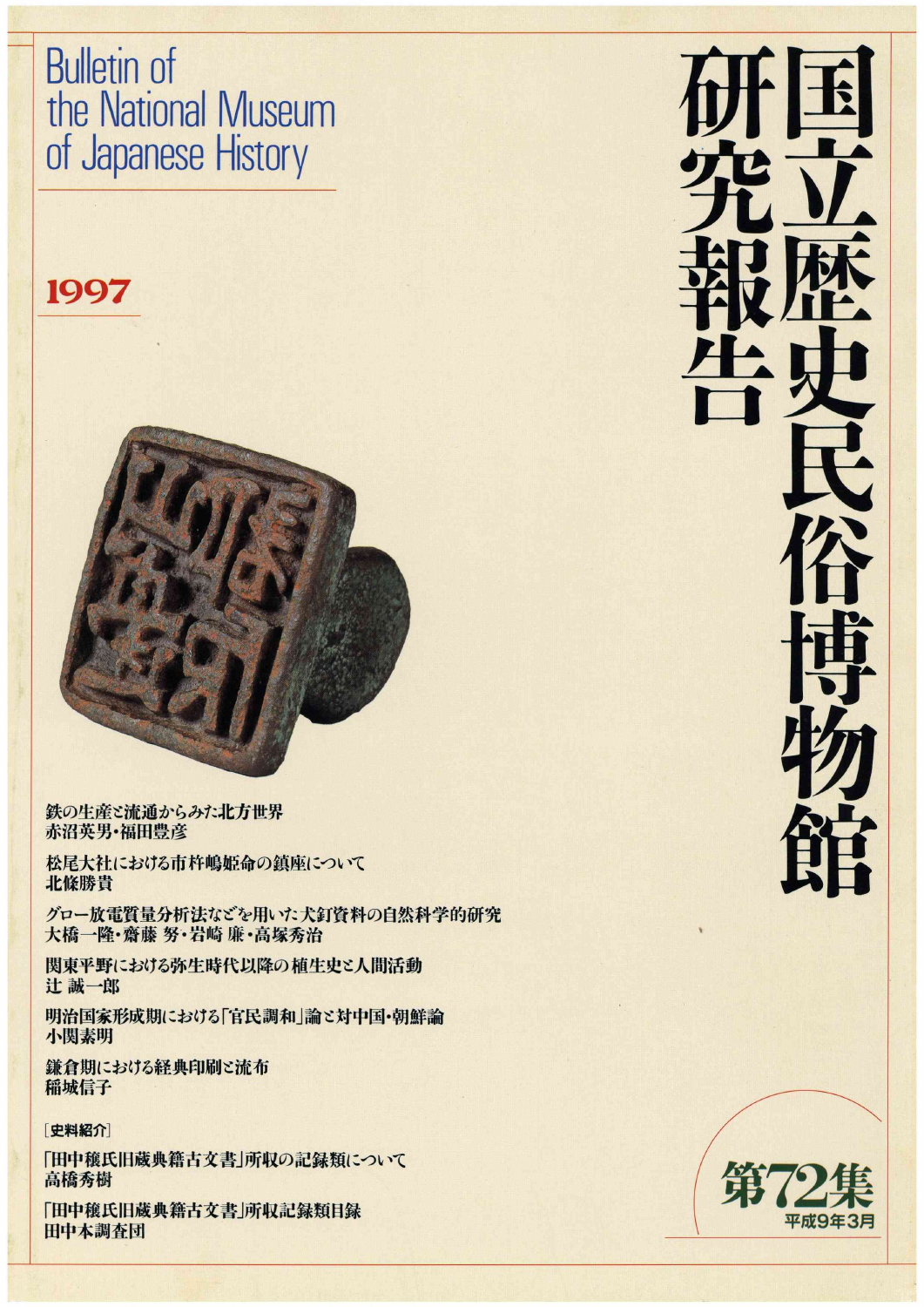Bulletin of the National Museum of Japanese History

# 国立歴史民俗博物館 研究報告 第72集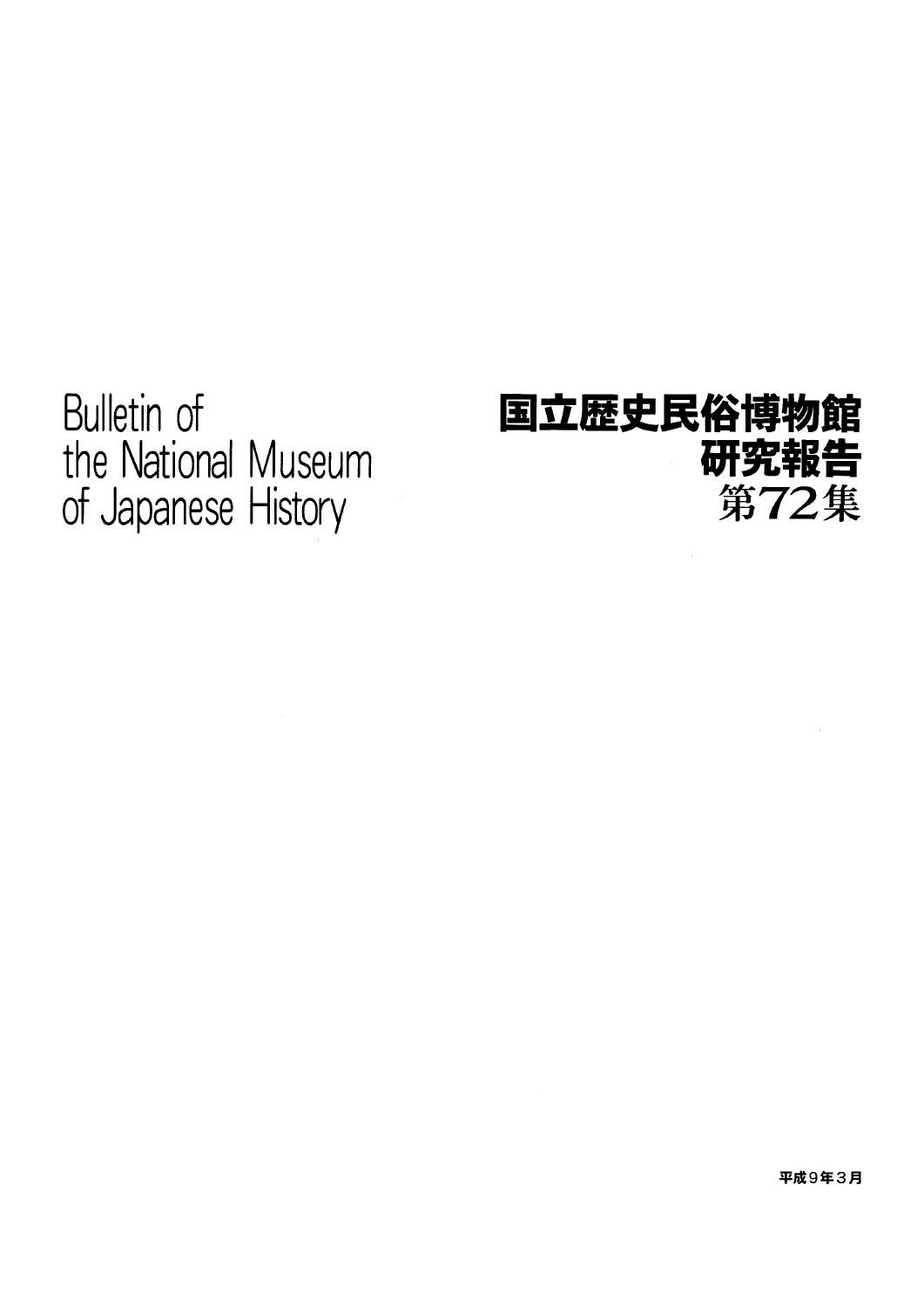| 鉄関連遺構の性格の再検討を通じて                      |           |
|---------------------------------------|-----------|
| 主に秦氏の渡来と葛野坐月読神社・木嶋坐天照御魂神社の<br>創祀に関連して |           |
| グロー放電質量分析法などを用いた<br>犬釘資料の自然科学的研究      | 岩崎 廉·高塚秀治 |
| 関東平野における弥生時代以降の<br>植生史と人間活動           |           |
| 明治国家形成期における「官民調和」論と<br>対中国・朝鮮論        |           |
| 鎌倉期における経典印刷と流布 ―――<br>春日版大般若経を中心に     |           |
|                                       |           |

### [史料紹介]

| 「田中穣氏旧蔵典籍古文書」所収の<br>記録類について |  |
|-----------------------------|--|
| 「田中穣氏旧蔵典籍古文書」所収記録類目録        |  |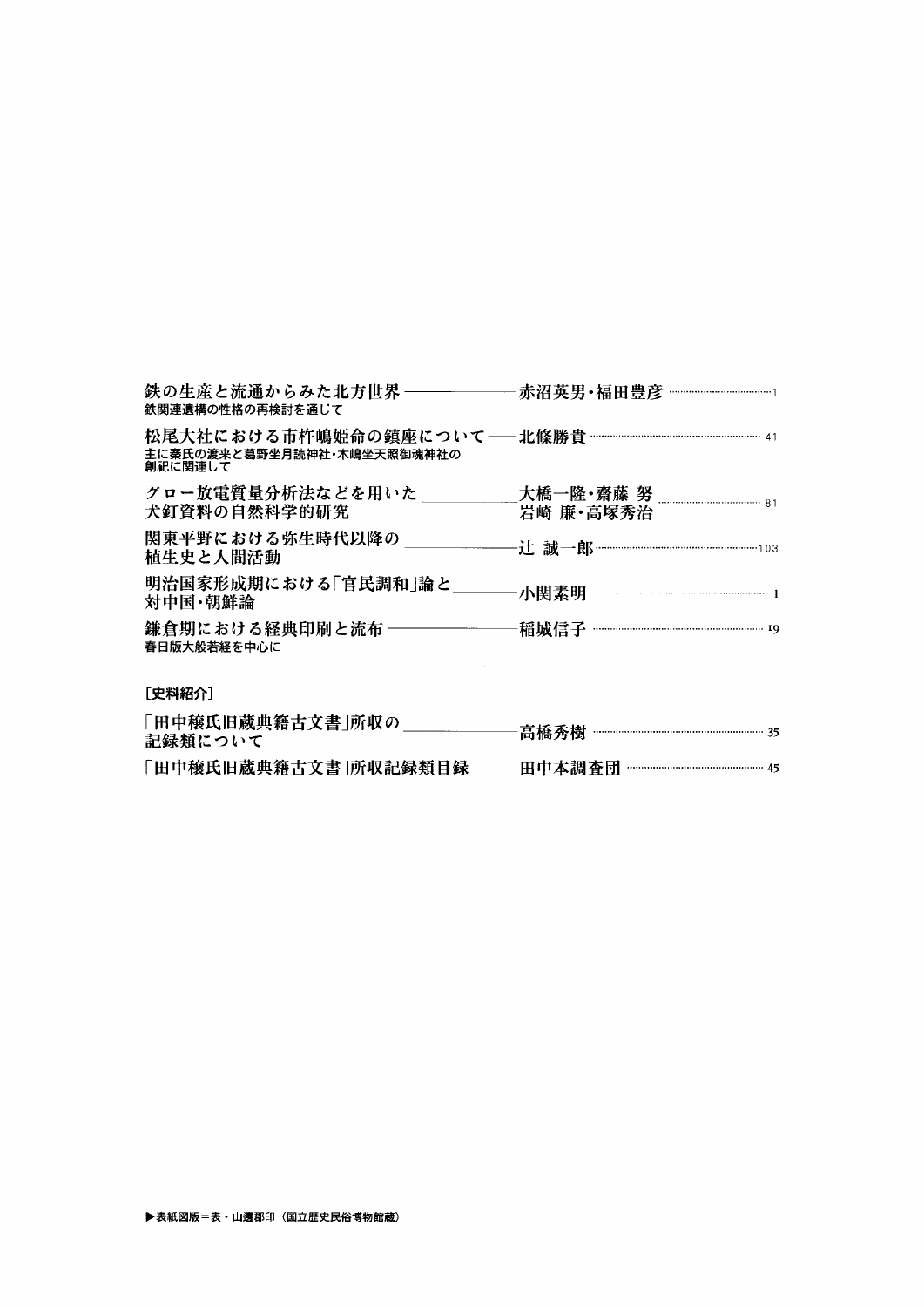|                                             | AKANUMA, Hideo The Northern Area in Japan as Seen through the                                                               |
|---------------------------------------------|-----------------------------------------------------------------------------------------------------------------------------|
| FUKUDA, Toyohiko                            | Production and Circulation of Iron:                                                                                         |
|                                             | A Reconsideration of the Nature of Iron-related Sites <b>CONSIDER A Reconsideration</b> of the Nature of Iron-related Sites |
| HŌJŌ, Katsutaka-                            | On the Enshrinement of Ichikishimahime-no-mikoto in                                                                         |
|                                             | the Matsuo Shrine: With Regard to the Arrival of                                                                            |
|                                             | the Hata Clans and the Initiation of Rites at the                                                                           |
|                                             | Kadono-ni-imasu Tsukuyomi Shrine and the                                                                                    |
|                                             |                                                                                                                             |
| OHASHI, Kazutaka-                           | Scientific Studies on Dog Spikes <b>Confirmation Contains Container Contains Contains Contains Contains Contains Con</b>    |
| SAITO, Tsutomu                              |                                                                                                                             |
| IWASAKI, Kiyoshi                            |                                                                                                                             |
| TAKATSUKA, Hideharu                         |                                                                                                                             |
|                                             | TSUJI, Sei-ichiro - Vegetational History in Relation to Human Activities                                                    |
|                                             |                                                                                                                             |
| OZEKI, Motoaki-                             | Proposals for "Coalition between Government and                                                                             |
|                                             | Non-governmental Powers" and Discourses on China                                                                            |
|                                             |                                                                                                                             |
| INAGI, Nobuko -                             | -The Printing and Circulation of Buddhist Scriptures                                                                        |
|                                             | during the Kamakura Period: With Special Attention to                                                                       |
|                                             | the Kasuga Edition of the Sutra of Great Wisdom                                                                             |
|                                             |                                                                                                                             |
| <b>Introduction of Historical Documents</b> |                                                                                                                             |
|                                             | TAKAHASHI, Hideki—— On Chronical-type Materials Contained in the Collection                                                 |
|                                             | of Classical Books and Papers from the Library of                                                                           |
|                                             |                                                                                                                             |
| Tanaka Collection-                          | Catalog of Chronical-type Materials Contained in the                                                                        |
| Survey Team                                 | Collection of Classical Books and Papers from the                                                                           |
|                                             | Library of Tanaka Yutaka <b>Witaka 2000 Milan ya Tana ya Tana ya Tana</b> 45                                                |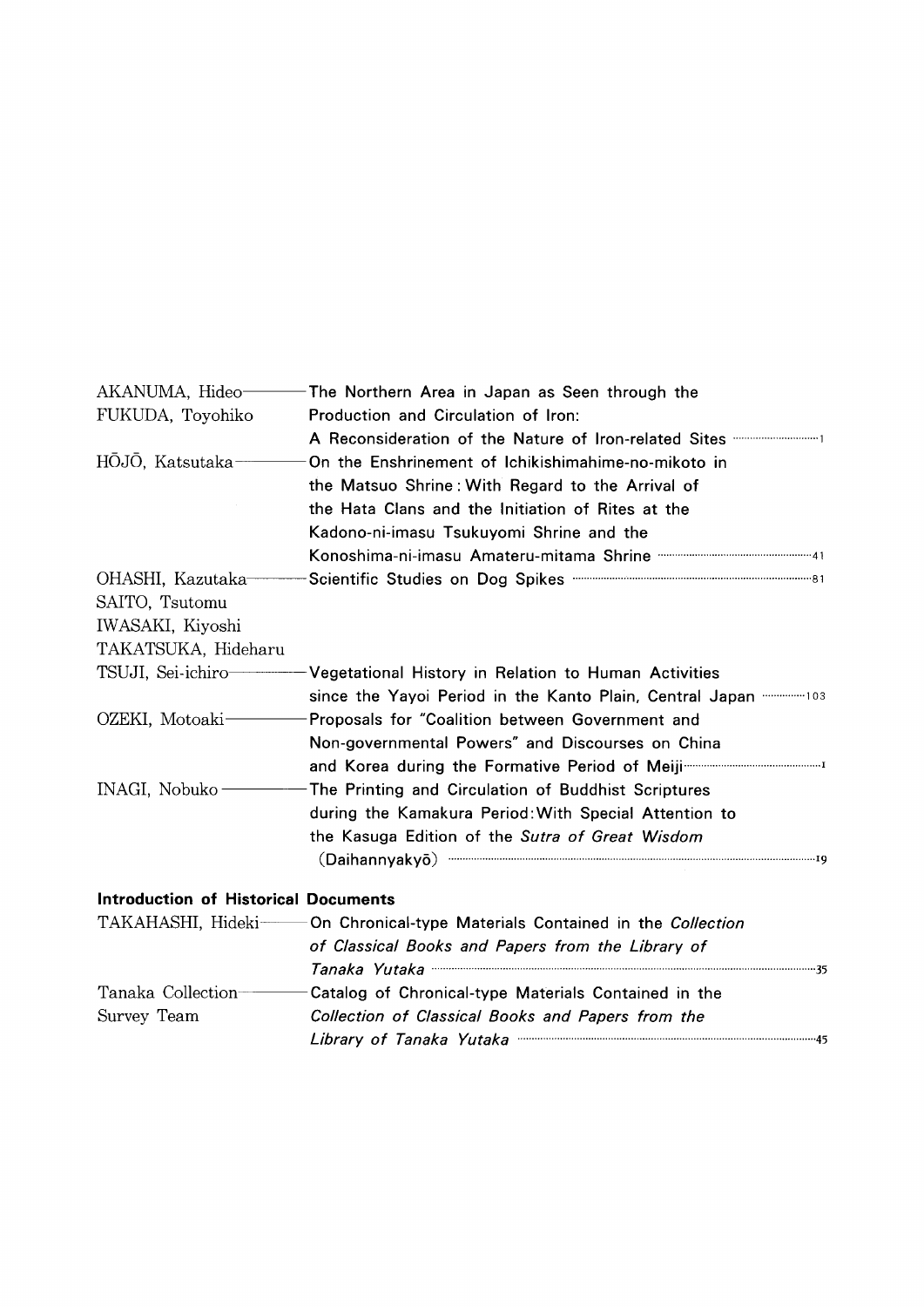## 国立歴史民俗博物館研究報告 第72集

and the state of the state of the state of the state of the state of the state of the state of the state of the 平成9年(1997)3月28日 第1版第1刷発行 (非売品)

#### 発行所

#### and the state of the state of the 国立歴史民俗博物館

〒285 千葉県佐倉市城内町117 ☎043-486-0123 (代)

#### 印刷・製本所

experience and the second second 株式会社 正 文 社 〒260 千葉市中央区都町2-5-5 ☎043-233-2235

◎国立歴史民俗博物館 1997